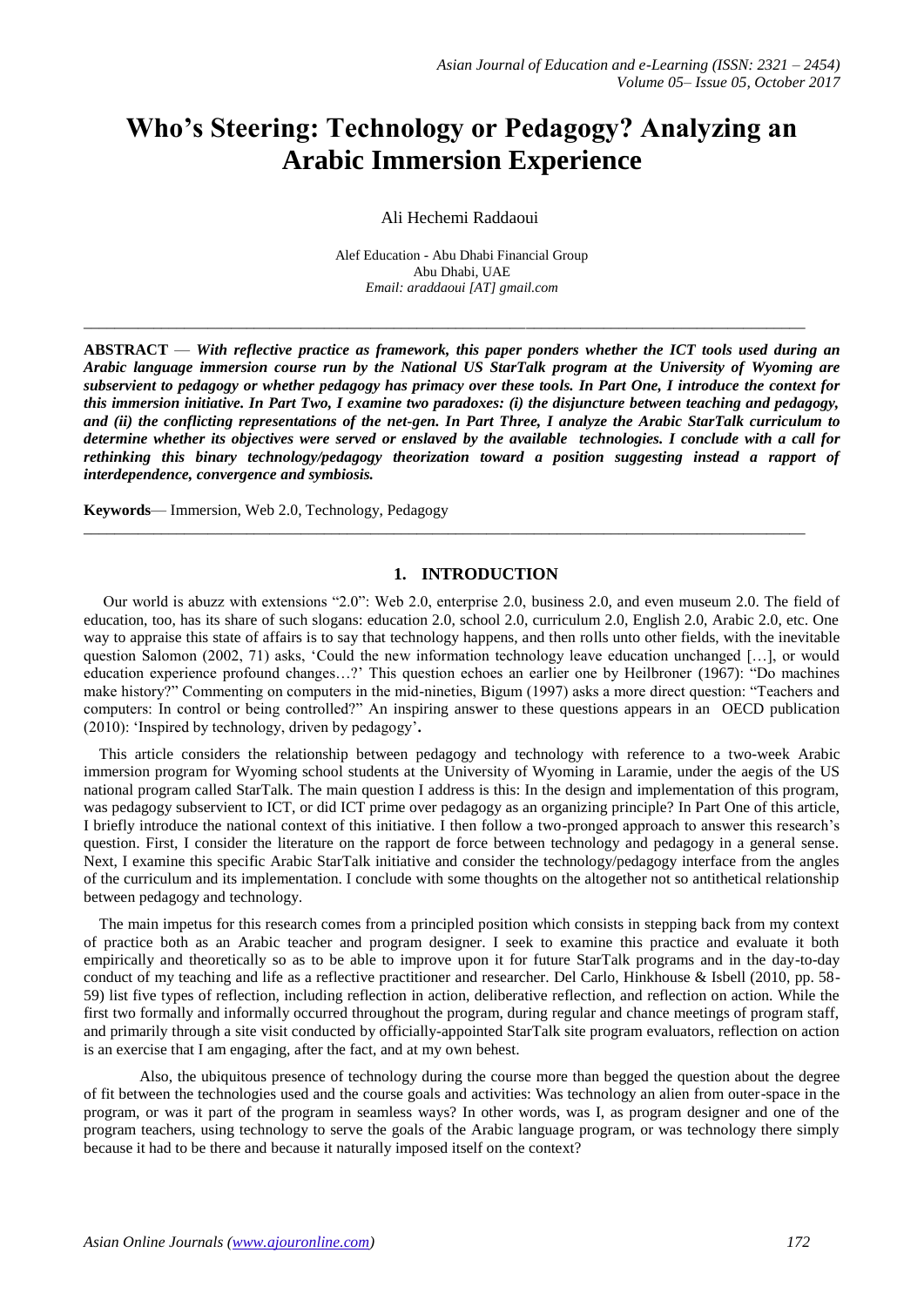# **2. CONTEXT OF RESEARCH**

# *2.1 National Context*

Information about StarTalk is mostly drawn from a white paper prepared by the Ingold & Wang (2010) of the National Foreign Language Center of the University of Maryland, which runs this program. StarTalk signals a growing awareness in the US for the need to equip students at a young age with global linguistic and cultural competencies to deal with security, business, environmental and economic issues. Acting on this awareness, StarTalk aims to help students develop bi-literacy in English and an additional language. In contrast to the traditional bias toward European languages, StarTalk favors the teaching and learning of so-called critical languages. Arabic is now considered to be one such language.

Teachers and administrators manning these programs generally attend two conferences, one before program implementation and the other after. During these conferences, they receive intensive mentoring and assistance with program administration, design, implementation and follow-up. Like all other critical languages programs in the US, Arabic StarTalk programs often include a distance/online learning component, while the stress on technology-based learning is an important component of the training teachers and program designers receive.

#### 2.2 Local context

In the following table, I provide, for the record, a face sheet for the program, its home, duration, theme and actors. More information on the Arabic program per se is under section 4.0.

| Sponsor:<br><b>StarTalk</b>        | Place: University<br>of Wyoming                 | Theme: Sounds<br>and Strings of<br>Arabia                                      | Type:<br>residential/immersion | Ratio of staff to student: 1<br>to $3$    |
|------------------------------------|-------------------------------------------------|--------------------------------------------------------------------------------|--------------------------------|-------------------------------------------|
| Program<br>duration:<br>2<br>weeks | Total number of<br>of<br>hours<br>exposure: 108 | Program<br>directors:<br>administrative<br>coordinator;<br>program<br>designer | Number of teachers: 6          | Resident<br>Number<br>of<br>Assistants: 2 |
| Number<br>of<br>students: 20       | grades:<br>Students<br>$9-12$                   | Age range: 14-<br>17                                                           | Heritage speakers: 0           | Prior exposure to Arabic:<br>none         |

**Table 1:** Face sheet of the University of Wyoming Summer Arabic StarTalk Program

# **3. PERSPECTIVE FOR APPRAISING THE ISSUE**

 A careful review of the literature on the relationship between ICT and pedagogy reveals two paradoxes that have to be explicated and reconciled as a backgrounder to this research.

#### *3.1 The School/Technology Disconnect*

In this view, the relationship between teaching and technology is variously characterized as one of disconnect, disjuncture (Snart, 2010) and lack of synchrony. Schools are seen as undergoing a 'legitimacy crisis' (Selwyn, 2007, p. 7) because they fail to recognize students' technological savvy and maintain the often frowned upon 'centralized', 'broadcast', 'linear', 'hierarchical', 'transmission' 'one-to-many' model (McLoughlin, & Lee, 2011; Selwyn, 2011; LeBaron & McDonough, 2009; Bigum & Rowan, 2008). This attitude, Selwyn (2007, p. 2) contends, has rendered the school a site of 'passive consumption' and a 'dead site for technology use that is no longer appropriate for a 'pastindustrial age'.) (In an article about how the teaching of Arabic can be enhanced with online learning, Bush & Brown (2004, p. 498) lament the quasi-total absence of technology in language teaching environments: 'One has only to walk into just about any language classroom in the world on any given day to see that the actual use of technology for language learning is slim to nonexistent.

Let us juxtapose this picture of schools as loci for outdated methodologies with how ICT and particularly Web 2.0 tools provide 'the many-to-many facility of the read/write web software' (Bigum & Rowan, 2008, p. 250), and are touted as being 'the future of education' (Hargadon, 2008). In lieu of the transmission model, ICT provides 'an architecture of participation' (O'Reilly, 2005) and opportunities of an 'interactive or even sociable' nature (Selwyn, 2009a, p. 5) that allows users to 'expand discussion beyond the classroom and provide new ways for students to collaborate and communicate within their class or around the world' (Bryant, 2006, p. 62).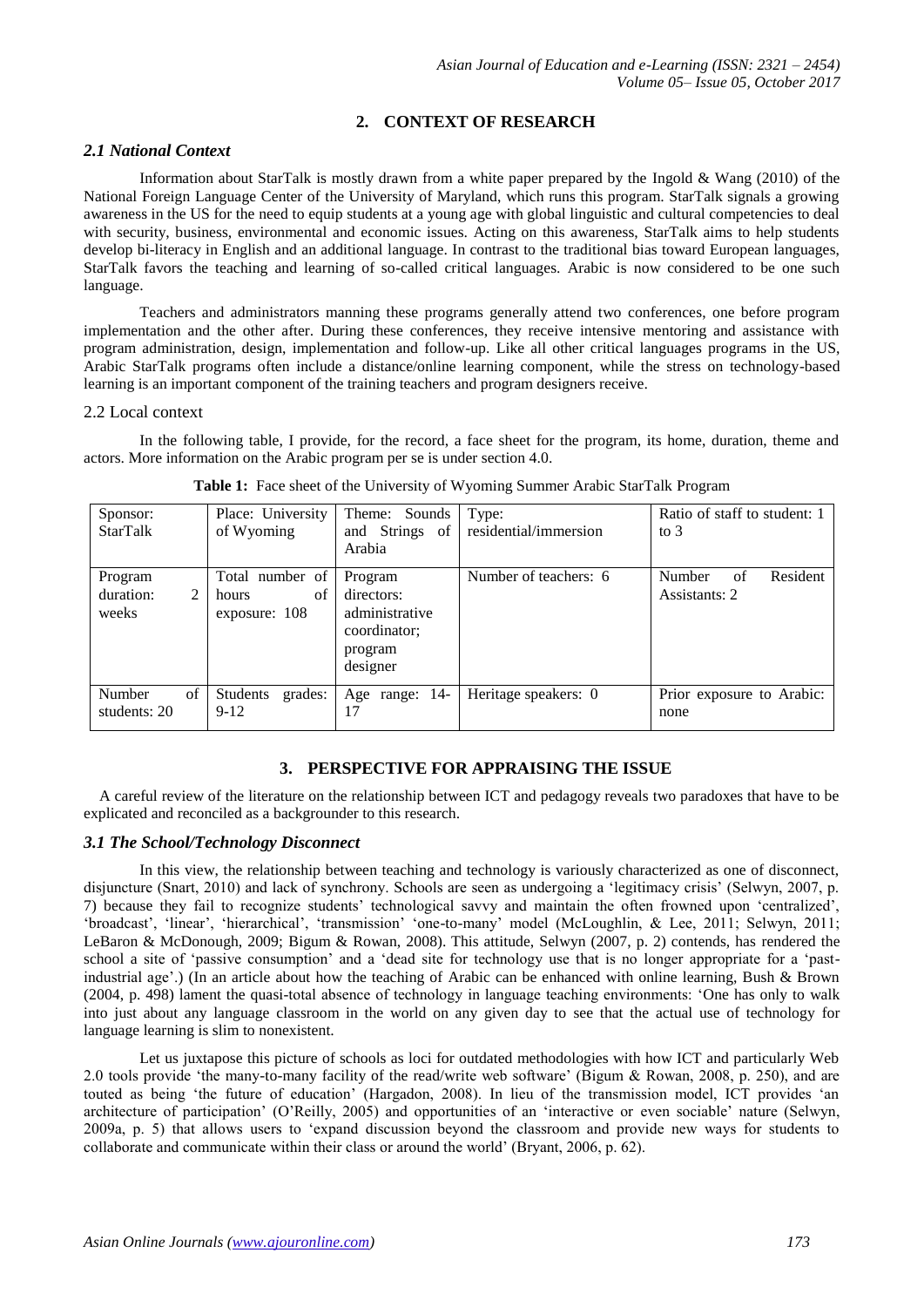In the present-day ethos, such a characterization of the divide between technology and pedagogy creates the clear impression that the disruptive force of technology and its intuitively appealing slogans put it at the helm, leaving but little room for traditional teaching methods to toe the line and 'go with the technological flow (Dale, Robertson & Shortis, 2004). Bigum and Rowan (2008, p. 247) laud the proactivity of banks, airlines, government and military institutions, which have had to rethink and revolutionize their methods of operation as a result of new technologies, while the education system has yet to come to terms with how to reconfigure the syllabus. Selwyn (2009, p. 3) goes on to ask, 'Are we at the mercy of technology?' and recalls Shirky's (2008, p. 307) image of a kayak to denote the irreversible nature of the path which technology is charting for education:

*"…our control over [Web 2.0] tools is much more like steering a kayak. We are being pushed rapidly down a route largely determined by the technological environment. We have a small degree of control over the spread of these tools, but that control does not extend to being able to reverse, or even radically alter, the direction we're moving in*". *(in Selwyn, 2009, p. 3)* 

In an evaluation of computer-assisted pronunciation training, Neri et al. (2002, p. 7) note that companies favor new technological novelties over pedagogical criteria that learners are likelier to learn more from. They conclude that these softwares appear to be "more like the result of a technology push, rather than of a demand pull".

#### *3.2 The Learners' Love Story with Technology: Rhetoric and Reality*

Another paradox to address is the conflictual reports on the net generation's levels of ease and depth of engagement with Web 2.0 tools, as opposed to their teachers, who are still attached to teacher-centric ways of going about their business. On the one hand, there are accounts from the zealots of technology that today's curriculum has to be so reconfigured as to include the right kind of engaging technologies short of which a large portion of students will be enraged (Prensky, 2001a) and will deem our school curricula irrelevant. These 'digital natives', to use Prensky's phrase, 'function best when networked' (2001b, p. 2), and there is evidence that their brains may be wired differently than their older teachers: "They are finding new ways to contribute, communicate, and collaborate using a variety of tools that empower them to develop and share ideas' (McLoughlin & Lee, 2008). Prensky (2001b, p. 6) goes so far as to suggest that we (teachers) need to invent 'Digital Native methdologies for all subjects, at all levels, using our students to guide us. The end result of this widely-publicized love story is that students seem to go through the motions of their formal curriculum, but willingly, actively and intensely engage in their virtual, 'extra-curricular' curriculum so to say.

These large claims on learner versatility with Web 2.0 and other technologies are, however, not always borne out by evidence. In a recent article on the curricular challenges of Web 2.0, Selwyn (2009, p. 7) questions the premise that today's learners are that much versed in Web 2.0 technologies and activities. His research shows that in even technologically-advanced countries, content retrieval remains the most popular activity among the youth while content creation is far less practiced. For example, most users approach YouTube and Wikipedia more in a 'take-it-or-leave-it', rather than a 'make-it-and-leave-it' frame of mind (Selwyn, 2009b, p. 76). In another study, Luckin et al. (2009, p. 100) conclude that even where Web 2.0 technologies are available in the schools, instances of collaborative knowledge construction and publishing outside of social networking sites' are few and far between.

In a study on the educational use of blogs among University of Hong Kong graduate students, Churchill (2009, p. 179) asks this question: 'in what ways does a blog environment supplement classroom teaching and lead to an improved learning experience?' Churchill's main finding is that while students, under instruction from their course facilitator did indeed use blogs to complete their assignments and showcase their works, they were less inclined to use blogs for their own learning, independently of course requirements.

Using a set of percentages indicative of the relationship between internet users and internet content, Selwyn (2009, p. 5) summarizes what he calls the 1% rule of thumb: Typically, 1% of internet users engage in creating 'original user generated content'. Another 10% are ready to 'share and contribute' while the remainder of internet users limit their activity to downloading and consuming. This is pretty much a debunking of the myth of 'unfettered active interaction with information and knowledge' (Selwyn, 2009b, p. 77).

## **4. PEDAGOGY AND TECHNOLOGY IN THE PROGRAM**

#### *4.1 Arabic Program Goals*

Before determining whether pedagogy was subordinate to technology or the reverse, let us list Arabic course objectives. As finalized in the document approved by StarTalk, by the end of the course, students will be able to: (i) recognize the letters of the Arabic alphabet; (ii) produce the letters of Arabic orally, in writing, in calligraphy, and on the screen; (iii) read a limited number of words introduced during the course; (iv) make combinations of letters to produce whole words; (v) count from 1 through 9 and then in sequence, 0, 10, 20, through 100; greet others; (vi) introduce themselves and others; (vii) ask for and give simple directions; (viii) thank someone; (ix) sing four to five two-minute excerpts of Arabic songs; (x) interact with each other at basic level, and (xi) recognize by name different Arab countries on a map.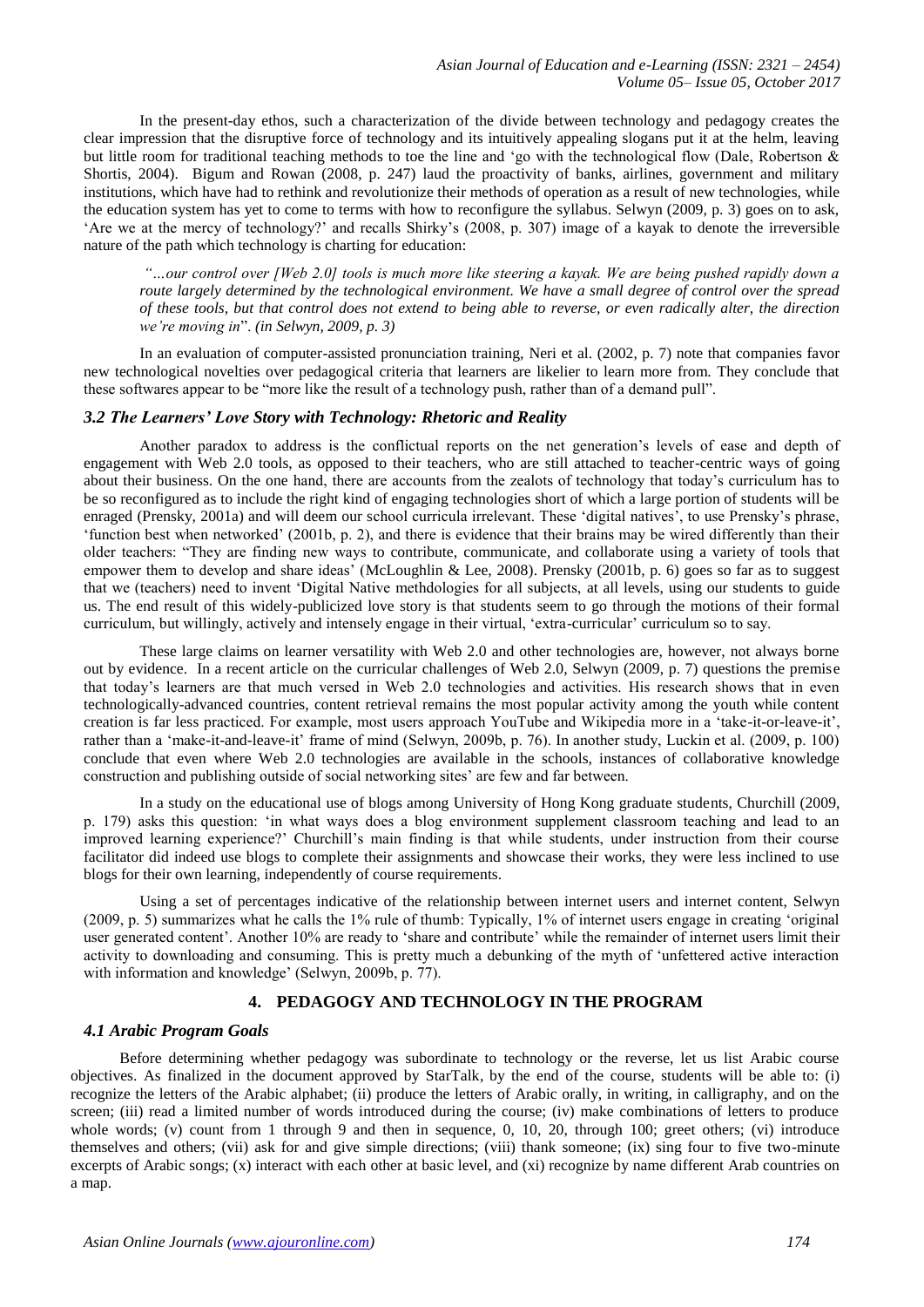## *4.2 Slate of Technologies Used during the Program and their Functions*

We distinguish two types of ICT tools: Table 2 below represents internet affordances, materials and communication softwares used during the program. Table 3 lists the physical equipment, communication devices and gadgetry that were part of program environment. For each set of tools, we list the uses made.

| Type             | Wikispaces                                                      | <b>Blogging</b><br>(within<br>Wikispaces)                                             | E-portfolio                                                                             | Email                                                         | YouTube<br>&<br>internet       |
|------------------|-----------------------------------------------------------------|---------------------------------------------------------------------------------------|-----------------------------------------------------------------------------------------|---------------------------------------------------------------|--------------------------------|
| <b>Functions</b> | Posting<br>curriculum,<br>materials, lesson<br>plans            | Students<br>post<br>reflections<br>and<br>products<br>for<br>parents<br>and<br>public | Posting<br>student<br>reflections<br>and products<br><b>StarTalk</b><br>for<br>purposes | Sending<br>and<br>receiving<br>program<br>communic-<br>ations | Materials used<br>during class |
|                  |                                                                 |                                                                                       |                                                                                         |                                                               |                                |
| Type             | Skype                                                           | <b>FB</b>                                                                             | IPod app                                                                                | Ustream                                                       | Camtasia<br>Studio             |
| <b>Functions</b> | Virtual<br>communication<br>with<br>users/speakers<br>of Arabic | <b>Students</b><br>share<br>videos, pictures                                          | Learning<br>words.<br>via<br>letters,<br><b>IPod</b><br>applications                    | End-of-<br>course<br>banquet<br>aired live                    | Prepare/edit<br>vodcasts       |

| <b>Table 2:</b> Arabic course ICT tools and their functions |  |  |
|-------------------------------------------------------------|--|--|
|-------------------------------------------------------------|--|--|

**Table 3:** Arabic StarTalk program physical materials, facilities, gadgetries and their functions

| Type             | Internet-connected computer<br>lab                                                  | Individual student I-pod Touch                                     | Digital cameras                                                    |
|------------------|-------------------------------------------------------------------------------------|--------------------------------------------------------------------|--------------------------------------------------------------------|
| <b>Functions</b> | Arabic<br><b>Students</b><br>learn<br>keyboarding; post reflections<br>and products | Accessing all<br>program materials<br>and documenting student work | Documenting<br>program<br>activities                               |
|                  |                                                                                     |                                                                    |                                                                    |
| Type             | Smart Board + computer +<br>LCD projector                                           | Arabic Karaoke machine + LCD<br>projector)                         | Wyoming<br>Equality<br>Network (WEN)                               |
| <b>Functions</b> | Presenting/reviewing<br>materials/practicing<br>Arabic<br>handwriting               | Practicing student performance of<br>Arabic songs                  | Audio-video conferencing<br>distance<br>network<br>for<br>learning |

# **5. DESCRIPTION AND ANALYSIS**

## *5.1 Description*

In this section, we try to tackle the main question of this research, which is about the extent to which thhe Arabic program was primarily driven by pedagogy or technology. A quick look at the Arabic program goals above shows that none of these goals stipulate that mastery of or practice with any type of technology is required for the program goals to be achieved at the end of the course. In this sense, it is clear that these learning goals are purely language learningoriented, and have not been technologically determined.

Secondly, save for Camtasia Studio, a video-editing software, a demonstration of whose capabilities was made before students, learning to use most tools in tables 2 and 3 above was almost intuitive and required very little direct instruction for students. Though the program designer stressed the value of products as evidence of learning, there was no stipulation that technology had to be used, especially not for its own sake. It was simply there, and it was up to individual teachers and students to enrich their learning and teaching with it.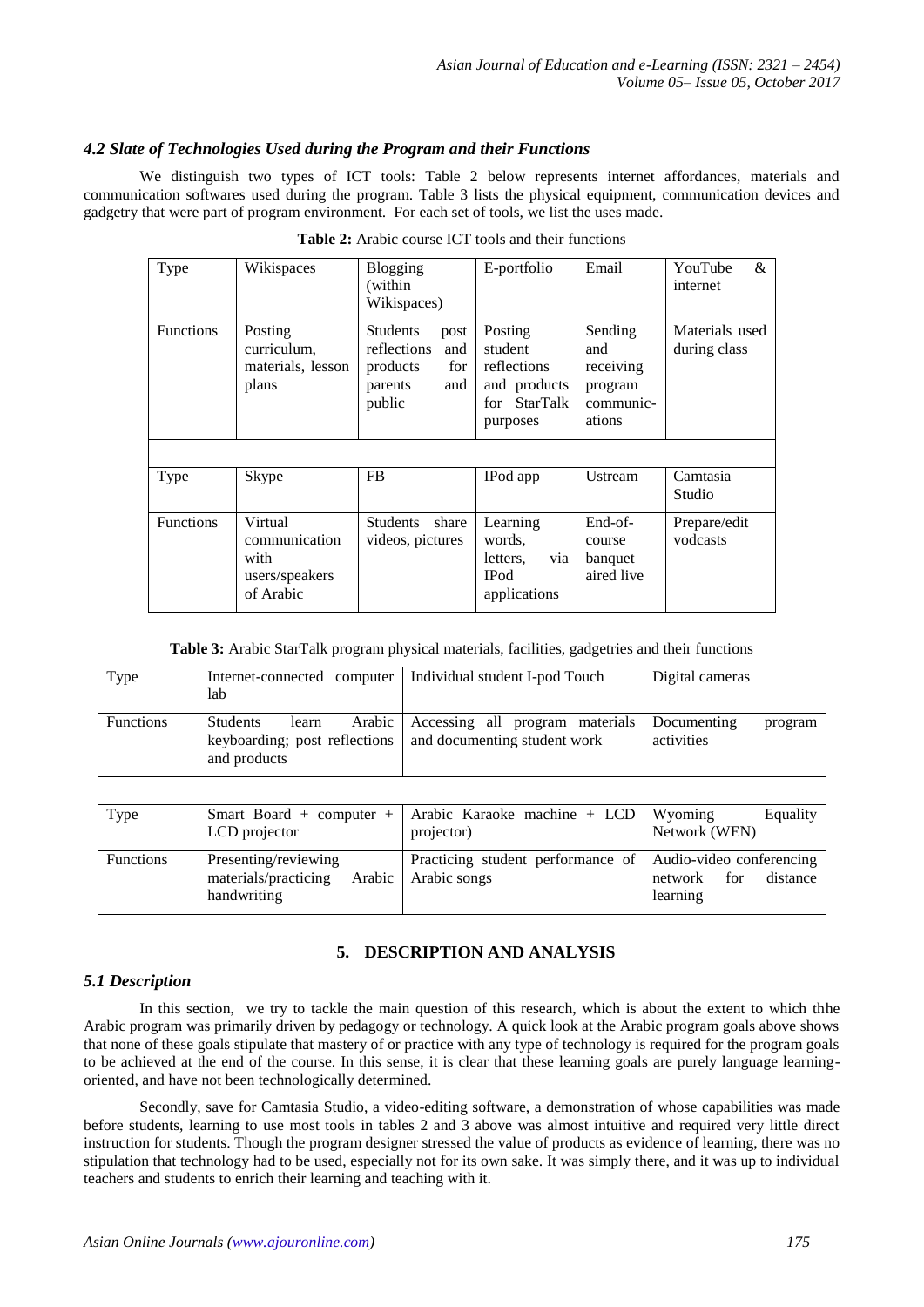This Arabic program's 'use-technology-if-you-wish' policy can be contrasted with ICT policy guidelines issued by educational authorities in Flanders (Tondeur, Braak & Valcke, 2007). Flemish education authorities determined that primary school students had to achieve certain ICT competencies, and further that these competencies had to be integrated in the learning and teaching process, which means that a pedagogical position should be the point of departure (p. 964). The way teachers implemented this policy in the Flemish context was to focus on ICT skills, rather than integrate ICT competencies in teaching content. And though this Arabic program had an array of technologies on hand, the goals of the course primed over other technological considerations. To take up and modify Tondeur, Braak & Valcke's wording (2007, p. 66), the aim is for students in the Arabic program was to learn with ICT [where it is available] and not to learn the use of ICT.

Another piece of independent evaluation of the Arabic program as a whole comes from formal assessment conducted by StarTalk evaluators who visited the program and commented among other things on how they perceived the relationship between technology and pedagogy. Program evaluators strongly agreed with the statement that students have used technology to meet program goals, and that if when used appropriately, technology can be advantageously used to teach Arabic. In hindsight, it is worthy of mention that the orientation, support and training provided by National StarTalk authorities have significantly consolidated the pedagogic thrust of the course and steered it away from any kind of unwarranted technologization. In fact, the curriculum template StarTalk provides requires a blueprint centered on the so-called five Cs of language learning: communication, cultures, connections, comparisons, and communities (ACTFL, 1996). To be sure, technology could be involved in implementing any of the five Cs, but such involvement is only ancillary to the goal of each of the five Cs and not a condition for their implementation. Thus, again, it appears that the pedagogic framing for the curriculum acted as a guard against any possible technologization.

#### *5.2 Analysis*

This still leaves the question about the balance of power between technology and pedagogy largely unanswered, and in order to tackle this question head on, we need to look at the ways in which the presence of technology facilitated the learning goals specified earlier, and how this presence actually made a pedagogic differential. To do this, it will be important to somehow backtrack in time, and imagine a world without technology, or with minimal rudimentary technology, such as a TV or tape recorder, or to a certain extent, the one-to-many, top-down, read-click-learn web 1.0 tools of the early nineties.

The very first service technological affordances made possible was content delivery and presentation', such as the curriculum, learning materials and assignments through the wiki. An internet connection, coupled with the IPod provides for so called mobile learning or ubiquitous learning; students had access to learning content anytime, anywhere. For students to submit content, there is a choice of media, including, among others, the blog, the wiki, and e-portfolio. Digital and readily-available models for handwriting and pronunciation are made possible by the use of an IPod application. Other modes of modeling and practicing are provided by the use of a smart board where students practice and emulate various types of learning tasks. To practice Arabic singing, the smart board is connected to an Arabic Karaoke machine, which also creates a feeling of competition among students by assigning grades to their song rehearsals. At various moments, while learning is progressing, and as an activity is being undertaken, web cameras come into play to document a learning moment, in picture or on video. And by way of celebrating their successes, students upload their digital contents on Facebook. Again, Facebook, YouTube, Google pictures, and the internet in a wider sense serve as a resource for illustrating all kinds of learning materials.

To prepare students for the digital age in Arabic, a most useful skill for them was to practice Arabic keyboarding and to use this skill in producing short text about themselves that they left on their blog or on e-portfolio. In a certain sense, students had to go beyond sounds and words to be able to give and ask for information about themselves and others, and to otherwise effect basic communication moves such as greeting, introducing others, and leave taking. Technology assisted with this task through online, synchronous and meaningful communication situations initiated via Skype. Finally, in order to break the top-down approach characteristic of the transmission model, each student is encouraged to access their own e-portfolio to do two things: (i) assess their own learning through identifying what they are gradually capable of doing, and through uploading evidence to that effect, and (ii) reflect on the impact of this learning and on how they are developing both as language learners and as individuals.

In summary, it is possible to discern a range of pedagogic uses for information and communication technologies: (i) pushing content, (ii) illustrating materials through providing models for practice, (iii) documentation of teachable moments, (iv) ubiquitous learning, (v) new spaces for practicing, (vi) hosting and showcasing student work, (vii) meaningful communication, and (viii) assessing and reflecting upon learning. The graphic below summarizes these uses: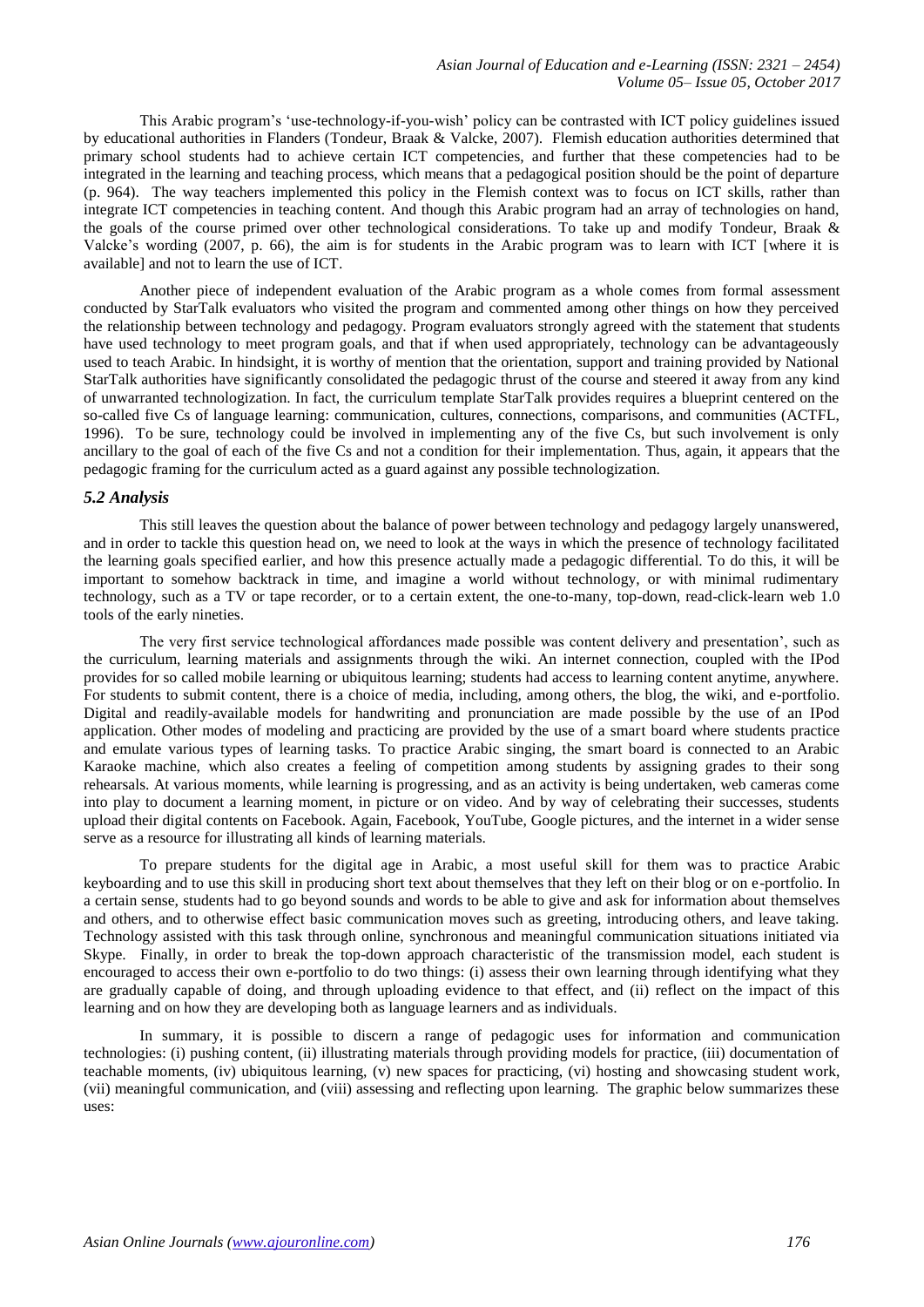

**Figure 1:** ICT Tools and their Pedagogic Value in the Arabic StarTalk Program

Thus, examination of this Arabic StarTalk program reveals first that a raft of computer and social softwares was used in the delivery of the program, and secondly that the starting point was a set of pedagogically-defined learning goals the implementation of which was facilitated by technology. The internet, social media, and other gadgetry in general served as tools for learning and a repository of resources that the program amply drew upon to achieve learning goals. So far, this examination has considered benign, standard, and default uses of technology.

What we should consider, in addition to these regular uses of technology, is the extent to which this suite of ICT tools, many of which have a strong communication, collaboration and web authoring base, has yielded products that fit the description of socially-based acquisition and construction of knowledge. My focus at this point is not so much on the uses teachers have made of technology. Instead, what we need to observe are products created by students which indicate that students have used technology usefully, creatively, and collectively. A review of the totality of student work that is hosted both on the wiki and on the e-portfolio indicates that the most visible student digital artifacts consisted mostly of pictures and raw videos. Videos of action took place in various learning settings where students speak, draw, type, sing, or act together or solo. It goes without saying that these videos generally require nothing more than the pressing of a camera button. As such, it can be said that they do not rise to the level of content authoring or co-authoring and do not come close to fulfilling the potential carried by Web 2.0 tools. Even the airing of the final banquet on UStream and the invitation issued to some student family members to follow the banquet live does not in itself constitute an instance of content creation or collaboration; all it required was for students to send a URL of the activity for members on their contact list. Likewise, pictures of products or actions, such as a clay representation of the Arabic alphabet, calligraphically-drawn student names, students playing a an open-air sports game, etc., unless clearly and systematically tagged and annotated by one more people, are no more than reflexes acquired by members of the net generation, a sort of a digital twitch you develop almost intuitively in this day and age.

Given the above, how are we to assess the overall absence of collectively-created and annotated digital content on the part of the students in this course? Our review of the literature painted a two-sided picture of today's students as knowing social media inside out but also as being more or less passive consumers and downloaders of products. Perhaps the answer lies in the curriculum designed and the course objectives set for this course. As we showed earlier, none of these goals directly targeted collective authoring of digital learning content. If such digital behavior were integrated into the course objectives and if classroom activity directly and specifically concerned itself with this type of behavior, then we would be clearly justified in expecting instances of such content, and signaling (partial) failure to attain course goals. In other words, getting students to work together to design, evaluate or create technologically and socially-mediated content may not happen if pedagogic time is furnished with goals and activities not designed to materialize these goals. It is conceivable that students on their own may wish to initiate collaborative action, but if such collaboration is not principally and systematically integrated into curriculum design and implementation, wishing for it to just emerge on its own is not a realistic expectation.

#### **6. CONCLUSIONS AND IMPLICATIONS OF THE STUDY**

#### *6.1 Conclusions*

In a world where technology permeates and defines almost every aspect of our lives, the initial motivation for this paper has been to appraise the relationship between the teaching goals of a language course for a group of 14 to 17 year-old learners of Arabic as a foreign language and the slate of technologies used in the implementation of the course. The specific object of the investigation was to find out which of the two, pedagogy and technology, had sway over the other, and which determined the other. The underlying assumption of a dichotomy between the two necessarily means that this Arabic language program was pedagogically driven through and through and that technology, abundantly present as it was in the course, was at the service of the academic goals and did not in itself constitute a goal.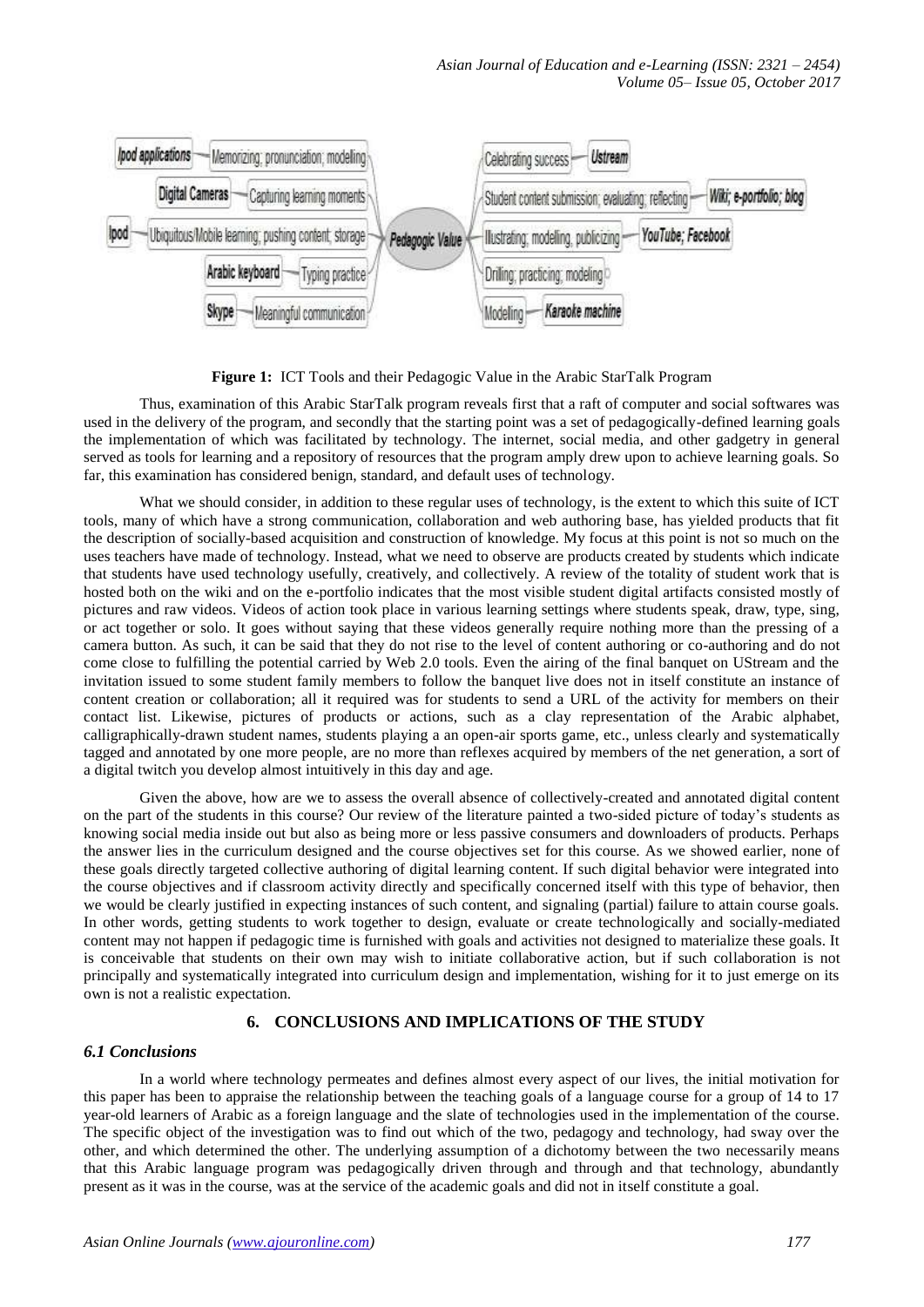The first conclusion to draw from content analysis of the curriculum is that the course targeted the achievement of language learning goals first and foremost. In contradistinction to the view that there is a large disconnect between schools and technology, this specific program availed itself of a vast array of technologies, but these technologies were neither the starting point for the lessons nor the end goal. Examination of the functions for each these technological affordances revealed that they served as tools, carriers, and facilitators of learning and teaching, and were not the object of learning per se. The range of technological uses included online content delivery and submission, provision of learning and teaching practice and models, documentation and dissemination of teachable moments, meaningful communication channels, and, finally, evaluation of and reflection. Overall, these uses were said to be 'benign', 'default', and 'standard' uses of technology that present-day teachers and learners are likely to make almost reflexively.

This first finding led us to consider why the strong presence of technology and social media in this course has not produced substantial evidence of co-authored, technologically and socially-mediated learning artifacts on the part of the students, over and beyond taking and posting pictures, shooting video, and conducting the odd chat session. Conspicuous absence of such artifacts seems to contradict the mainstream current of thinking according to which the socalled digital natives are versed in such actions. This is important because in today's learning paradigms, co-creation of digital content is an index or proof of learning. A provisional resolution of this paradox appears to be that 'higher-order' technological activities, such as the production of co-authored content cannot be taken granted as a spontaneous, unmediated outcome of the presence of technology.

#### *6.2 Implications of the Study*

There are two types of implications for this study: practical and theoretical. Practical implications are mostly concerned with how technology-rich the setting in which the learning initiative took place is. It has to be said in this regard that the wide availability of technology was not a question or a concern this program had to deal with. This is probably the case because the program was implemented in a university setting and with adequate funding from National StarTalk authorities. Therefore, for technology to be used in the first place, and to be at the service of learning, it has to be widely available in almost inconspicuous and seamless ways.

Secondly, in order for technology to be optimally used, both as a default facilitator of learning and as a springboard for the co-creation of relevant digital content, action has to be taken at the level of teacher training. Certainly, a present-day language teacher's toolbox should be home to theories and fads about learning and teaching, but this toolbox should be enhanced with knowledge of and practice with picture and video-editing softwares, learning management systems, wikis and blogs, e-portfolios and Flickr, Skype and Elluminate, Twitter and Second Life, MySpace and Google Wave, etc., etc. In other words, language teachers should start to or continue to nurture their pedagogic and technological tools at once. Only through such a course can they hope to work with learners in the direction of achieving the full gamut of learning that technology and Web 2.0 tools are capable of.

The second type of implications is somewhat theoretical. Much of the discussion of the relationship between technology and pedagogy has assumed the existence of a binary opposition between the two. It is as though we were saying that language teaching pedagogy on the one hand and technology on the other are two separate and distinct entities and that technology were a sort of a deus ex machina which came into existence through the actions of autonomous agents whose technological ideas and products have no social or pedagogic or human activity bases. Instead of continuing to dichotomize pedagogy and technology and pursuing an essentialist line of thought, it will be epistemologically productive to reappraise, as Selwyn (2009, p. 2) does, the affinities between social web practices and socio-cultural, constructivist, accounts of learning in the direction of identifying where and how they converge. Technologists do not live in the technological theme park alone. They, as the goodies they churn, are the by-products of social evolution. Social evolution influences, and is influenced by technology. Similarly, language teachers are not dinosaurs in whose pedagogic habitats technology is being parachuted from outer space. Thus, this paper concludes with a call for reframing and re-conceptualizing this antithetical relationship by conducting more theoretical and applied studies on the emerging, intersecting and symbiotic interactions between pedagogy and technology.

#### **7. REFERENCES**

- 1. ACTFL (American Council on the Teaching of Foreign Languages). "Standards for Foreign Language Learning: Preparing for the 21st Century", 2006. Retrieved July 7, 2011, from [http://www.actfl.org/files/public/StandardsforFLLexecsumm\\_rev.pdf](http://www.actfl.org/files/public/StandardsforFLLexecsumm_rev.pdf)
- 2. Bigum, C. "Teachers And Computers: n Control or Being Controlled?", Australian Journal Of Education, Vol. 41, No. 4, pp. 247-261, 1997.
- 3. Bigum, C. and Rowan, L. "Landscaping on Shifting Ground: Teacher Education in a Digitally Transforming World", Asia-Pacific Journal of Teacher Education, Vol 36, No. 3, pp. 245-255, 2008.
- 4. Bryant, T. "Social Software in Academia", Educause Quarterly, Vol. 29, No. 2, pp. 61-64, 2006.
- 5. Bush, M. D, and Brown, J. M., "Teaching Arabic with Technology at BYU: Learning from the Past to Bridge to the Future", CALICO Journal, Vol. 21, No. 3, pp. 497-522, 2004.